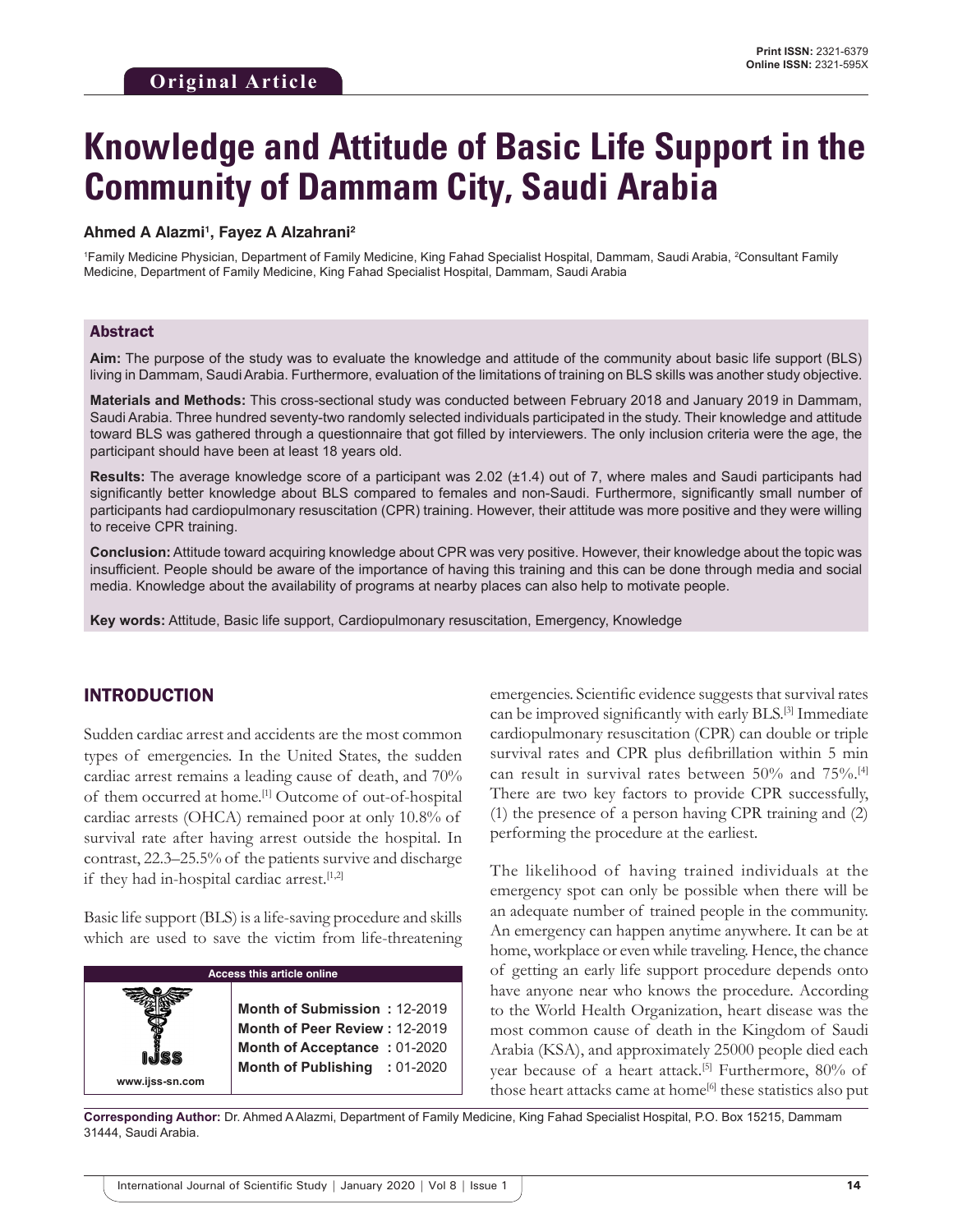some light on the importance of having at least one family member who can give BLS.

To evaluate the knowledge and attitude, studies had been conducted in KSA.[7-9] These studies had university students and community members as well. Outcome of the studies showed the positive attitude of the participants with low level of knowledge. Studies outside the KSA also reported same positive attitude of students, teacher, and parents toward having BLS training.<sup>[10-12]</sup>

Medical and non-medical students were the most common participants in the studies conducted in Saudi Arabia during recent years.[9,13-15] A study conducted in the Eastern Province of Saudi Arabia in 2014 which invited the community to participate. However, the study evaluated the community knowledge and attitude about pediatric CPR. To the authors' best knowledge, there was no study conducted in the Eastern Province of KSA which examines the community knowledge and attitude toward BLS in general. Hence, the present study was planned and the aim was to assess the knowledge and attitude toward BLS among the community living in Dammam; furthermore, evaluation of the limitations of training on BLS skills was another study objective.

# MATERIALS AND METHODS

This cross-sectional study was performed between February and June 2018 in Dammam City, Eastern Province of KSA. The sample size was calculated using the formula:

Sample size (N) = 
$$
\frac{Z^2 \times P \times Q}{E^2}
$$

Z: Confidence level =  $1.96$ , P: Prevalence = 0.33, Q:  $1-0.33 = 0.67$ , E: Correction factor = 0.05.

$$
N = \frac{1.96^{2} \times 0.33 \times 0.67}{0.05^{2}} = 370
$$

*P*-value was obtained from similar previous study.[8] In the inclusion criteria, male or female adults more than 18 years of age could be participants of the study. The study was conducted at Othaim Mall located in Dammam. A random sampling technique was used to enroll the participants in the study.

The questionnaire was adopted from the previous studies after taking permission from authors<sup>[7,16]</sup> and it had five sections: (1) Demographic data, (2) CPR training status, (3) knowledge assessment, (4) attitude toward training, and (5) limitation. The first section had age, gender, nationality, and socio-economic status (SAR) of the participants. The second section asked about previous CPR training. The knowledge section contained seven questions and the next section was about the attitude which had eight questions. The last section had only one question and it was about the reason for not attending CPR training previously. All questions were closed-ended and participants invited to fill them according to their knowledge. Participation was voluntary. Data were collected through one to one interviews by the research team.

In the questions which were about knowledge, each question had one correct response. Hence, each participant had an option to select the correct answer for the questions. Therefore, the maximum possible correct answers for the knowledge section of a participant would be 7 and minimum could be 0. Hence, total possible score for a participant could vary from 0 to 7. A column was constructed during data entry which reflecting the total knowledge score for each participant.

Statistical Package for the Social Sciences v.22 was employed for data entry and analysis. In the descriptive statistics, frequency and percentages were calculated for demographic and other dependent variables. Bar graphs were constructed to present the responses for knowledge questions and scores. In inferential statistics, to study the relationship between knowledge score and demographic variables students' *t*-test and ANOVA was used.

# RESULTS

A total number of participants who participated and filled the questionnaire completely was 372. Females were more responsive and their participation was higher than males, there were 218 (58.6%) females and 154 (41.4%) males in the study.

Analysis of age revealed that those who were <20 years old were 40 (10.8%), while 116 (31.2%) were between 21 and 30 years, 111 (29.8%) were between 31 and 40 years, 76 (20.4%) were 41–50 years, and 23 (6.2%) and 6 (1.6%) were 51–60 and more than 60 years old, respectively.

Study participants were mostly Saudis (70.2%, *n* = 261) and only 29.8% ( $n = 111$ ) were non-Saudi. It was found that 54.4% of the study population was having monthly income <7000 SAR, 65 (17.5%) were earning 7 to 10,000 a month, 47 (12.6%) getting from 10 to 13,000 monthly, and rest  $(n = 59, 15.9\%)$  were earning more than 13,000 monthly salary.

Evaluation of knowledge questions (seven questions) revealed that the average score for a participant was 2.02  $(\pm 1.4)$ . The question with the highest proportion was "what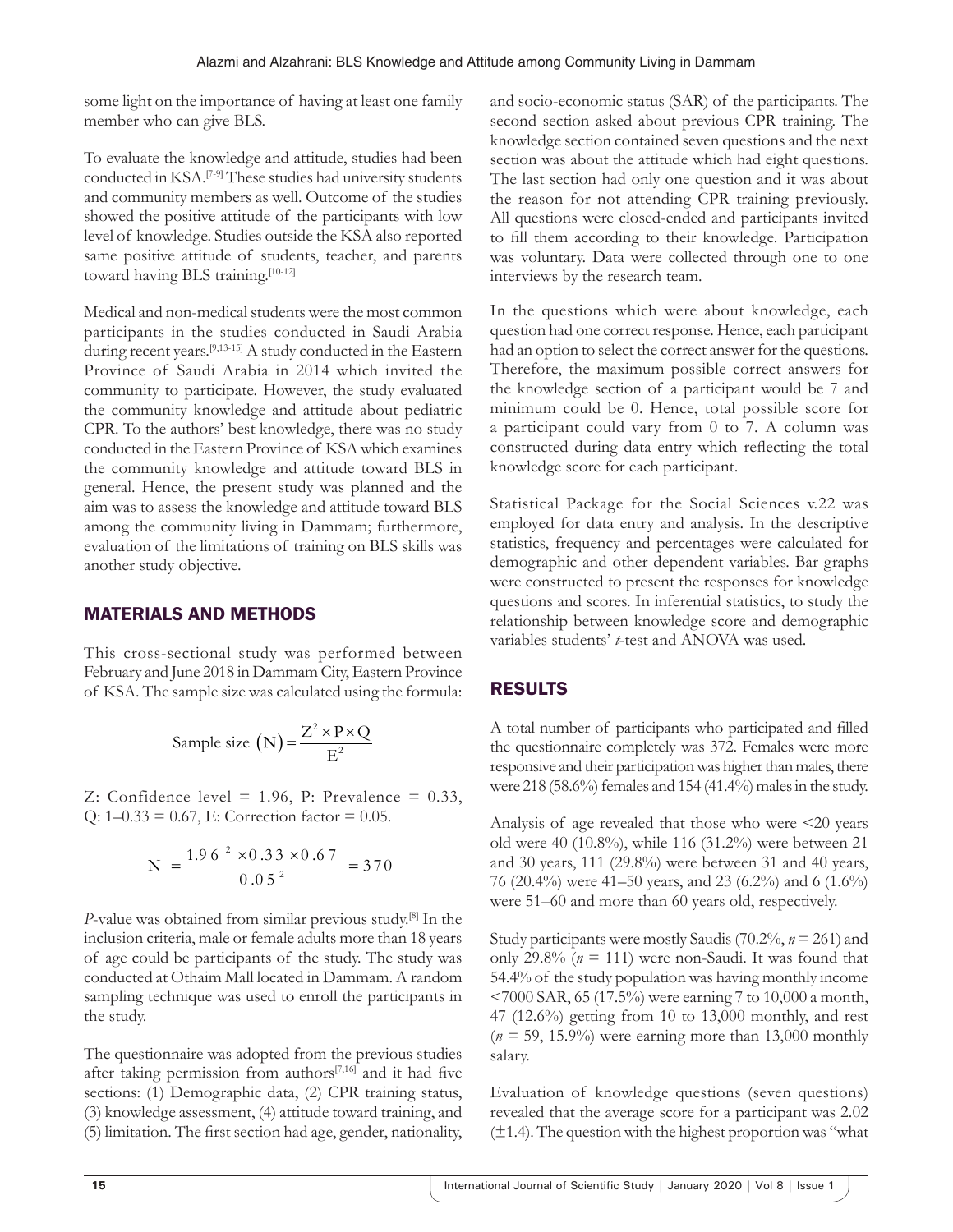will you do if the patient is breathing but shows no response to verbal stimuli." About 58.9% ( $n = 219$ ) responded correctly. On the other side, respondents had the least knowledge about "who is allowed to use an Automated external defibrillator AED" only 17 (4.6%) gave the correct answer. One hundred and forty-nine out of 372 (40.1%) knew the Red Crescent contact number [Figure 1a and b]. Demographic variables were also tested with knowledge score; statistics revealed that gender, nationality, SAR, and CPR training were having statistically significant relation with knowledge score [Tables 1 and 2].

Through the assessment of attitude questions, it was found that the attitude of participants, in general, was more positive. About 90.1%,  $n = 335$  of the citizens were willing to receive CPR training, 278 (74.7%) said CPR training should be mandatory, and 92.5% said it should be part of the educational requirement [Table 3].

The most common reason for not taking CPR training previously was "not sure where to attend course" followed by "little time," "unavailability of course," was also the repeated reason for not attending the training previously.

When participants were asked that why did they not attend any CPR training previously? Out of 218 individuals who



**Figure 1: (a) Percentage of correct answers corresponding to each question (b) Percentage of respondents corresponding to knowledge score**

did not receive any training, 70% (*n* = 197) said they did not know where to attend the course. Moreover, only 3.5% and 8.2% said because of a lack of interest and cost of the course, respectively. Time and unavailability of the course were also reported as a hurdle to get trained.

# **DISCUSSION**

CPR has significant importance to increase the chance of survival in the case of OHCA.<sup>[17-19]</sup> Higher the rate of survival if early CPR provided, hence getting BLS training has been suggested. The importance of trained BLS persons at home becomes vital in the presence of elderly at home (due to the highest probability of encountering cardiac arrest). Studies reported that BLS training increased the chances of survival in the case of emergency OHCA.[20,21] Obesity and hypertension are potential factors of cardiovascular disease. Since its increase has been reporting from Saudi Arabia, the chance

| Table 1: Significance of the association between |
|--------------------------------------------------|
| demographic factors and knowledge                |

| <b>Variables</b>      | $\mathsf{n}$ | Mean (SD)   | P-value  |
|-----------------------|--------------|-------------|----------|
| Gender                |              |             |          |
| Male                  | 154          | 2.29(1.5)   | $0.001*$ |
| Female                | 218          | 1.82(1.23)  |          |
| Age                   |              |             |          |
| 21                    | 40           | 1.95(1.1)   | 0.762    |
| $21 - 30$             | 116          | 2.1(1.5)    |          |
| $31 - 40$             | 111          | 2.04(1.4)   |          |
| $41 - 50$             | 76           | 1.91(1.34)  |          |
| $51 - 60$             | 23           | 2.1(0.95)   |          |
| >60                   | 6            | 1.3(0.81)   |          |
| Nationality           |              |             |          |
| Saudi                 | 261          | 2.15(1.38)  | $0.004*$ |
| Non Saudi             | 111          | 1.7(1.33)   |          |
| Socio-economic status |              |             |          |
| <4000                 | 91           | 1.9(1.3)    | $0.005*$ |
| 4001-7000             | 110          | 1.7(1.2)    |          |
| 7001-10,000           | 65           | 1.97(1.2)   |          |
| 10001-13,000          | 47           | 2.47(1.7)   |          |
| 13001-16,000          | 27           | 2.41 (1.47) |          |
| >16000                | 32           | 2.47(1.4)   |          |

\*Statistically significant at 0.05 level of significance

#### **Table 2: Relationship between CPR training and knowledge**

| <b>Previous CPR training?</b>     |     |           | P-value    |
|-----------------------------------|-----|-----------|------------|
| <b>Response</b>                   | n   | Mean (SD) |            |
| Yes                               | 91  | 2.99(1.4) | $< 0.001*$ |
| <b>No</b>                         | 281 | 1.7(1.2)  |            |
| Time since previous CPR training? |     |           |            |
| Between 0 and 6 months            | 22  | 2.86(1.7) | 0.094      |
| Between 7 and 12 months           | 9   | 3.67(1.2) |            |
| Between 13 and 24 months          | 16  | 3.25(1.2) |            |
| More than 2 years                 | 44  | 2.89(1.4) |            |

\*Statistically significant at 0.05 level of significance. CPR: Cardiopulmonary resuscitation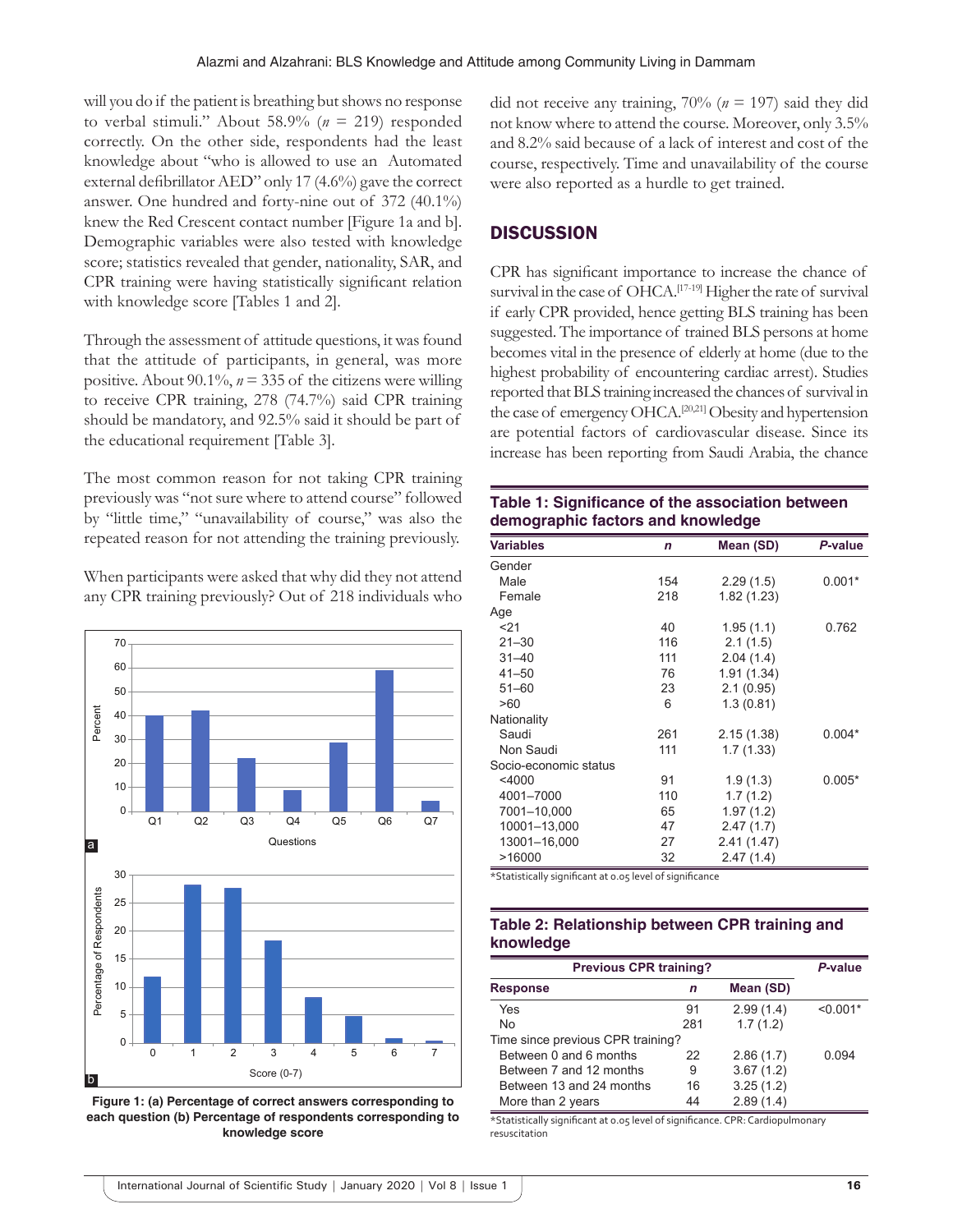| <b>Questions</b>                                                                               | $\mathbf n$ | <b>Percent</b> |
|------------------------------------------------------------------------------------------------|-------------|----------------|
| Have you ever encountered a situation that required the use of CPR?                            |             |                |
| Yes                                                                                            | 92          | 24.7           |
| <b>No</b>                                                                                      | 280         | 75.3           |
| (If yes) did you resuscitate the person?                                                       |             |                |
| Yes                                                                                            | 35          | 37.2           |
| <b>No</b>                                                                                      | 59          | 62.8           |
| Would you like to receive CPR training?                                                        |             |                |
| Yes                                                                                            | 335         | 90.1           |
| <b>No</b>                                                                                      | 37          | 9.9            |
| If you want more CPR training, what is the reason? (You can choose more than one)              |             |                |
| You think it is very important for everyone who might face an emergency situation              | 319         | 85.7           |
| Heart diseases within the family                                                               | 50          | 13.4           |
| Wish of avoiding unnecessary death                                                             | 68          | 18.3           |
| Other reason                                                                                   |             |                |
| Would you be willing to take a free CPR course if it was offered?                              |             |                |
| Yes                                                                                            | 345         | 92.7           |
| <b>No</b>                                                                                      | 27          | 7.3            |
| Do you think CPR training should be mandatory?                                                 |             |                |
| Yes                                                                                            | 278         | 74.7           |
| <b>No</b>                                                                                      | 94          | 25.3           |
| Do you think that CPR training should be a requirement of educational subjects in the schools? |             |                |
| Yes                                                                                            | 344         | 92.5           |
| <b>No</b>                                                                                      | 28          | 7.5            |
| Do you think that general places (schools, malls, parks) should have AED?                      |             |                |
| Yes                                                                                            | 270         | 72.6           |
| <b>No</b>                                                                                      | 102         | 27.4           |

CPR: Cardiopulmonary resuscitation

of cardiac events is becoming more common.[22,23] Maximize the number of trained individuals in the community can help to provide basic support at the time of need.

It was found from the analysis that over 75% of the general population living in Dammam did not receive CPR training ever. Hence, their knowledge about CPR and its technical aspects was very low, especially when they asked about the combination of chest compression and rescue breathing <25% responded correctly. Similarly, <10% had correct knowledge when they were asked how deep and fast should be chest compression. Furthermore, over 95% of the participants did not know that everyone can use AED. Disturbingly, 60% of the sampled population did not know the number to call in case of any medical emergency. This poor knowledge was because of either participant did have training at all or it was more than a year when they got training. Out of 91 who received training 60 (65.9%) said it was at least a year since they received the training. A study conducted in Qasim also had almost same findings, one-third of that study sample had CPR training and other reason of low knowledge was CPR training taken more than 2 years before the study.[10] Some other studies from Saudi Arabia also reported that knowledge among community members was low.[8,9]

Beside low knowledge, the attitude of the respondents was highly positive. They were keen to receive CPR

training. A very high proportion of them was agreed to receive training if it is free. Furthermore, most of them showed positive attitude when they asked should it be mandatory for everyone and should it be included as educational requirement of the schools. Although people were willing to get CPR training, it is required to provide them opportunities. Such training programs should be easily accessible for everyone and the best way to this if it provides at their work place. Second, if it is added as part of educational curriculum then it would be great addition to achieve high number of trained individuals. Children are quick leaners and motivated easily<sup>[24,25]</sup> and can provide chest compression when 13-14 years old.<sup>[26]</sup>

Further studies in bigger scale are recommended to evaluate the CPR knowledge in the community. It is also required to study hurdles which prevent people to get trained even when they realized its importance. It is also important to study the strength and weaknesses of the program to make it more effective.

The small sample size was one of the study limitations. In addition, data were collected from one place only if multiple sites were used there could be more versatility in the sampled population. The inclusion of children could help to evaluate the opportunities of having BLS training at schools.